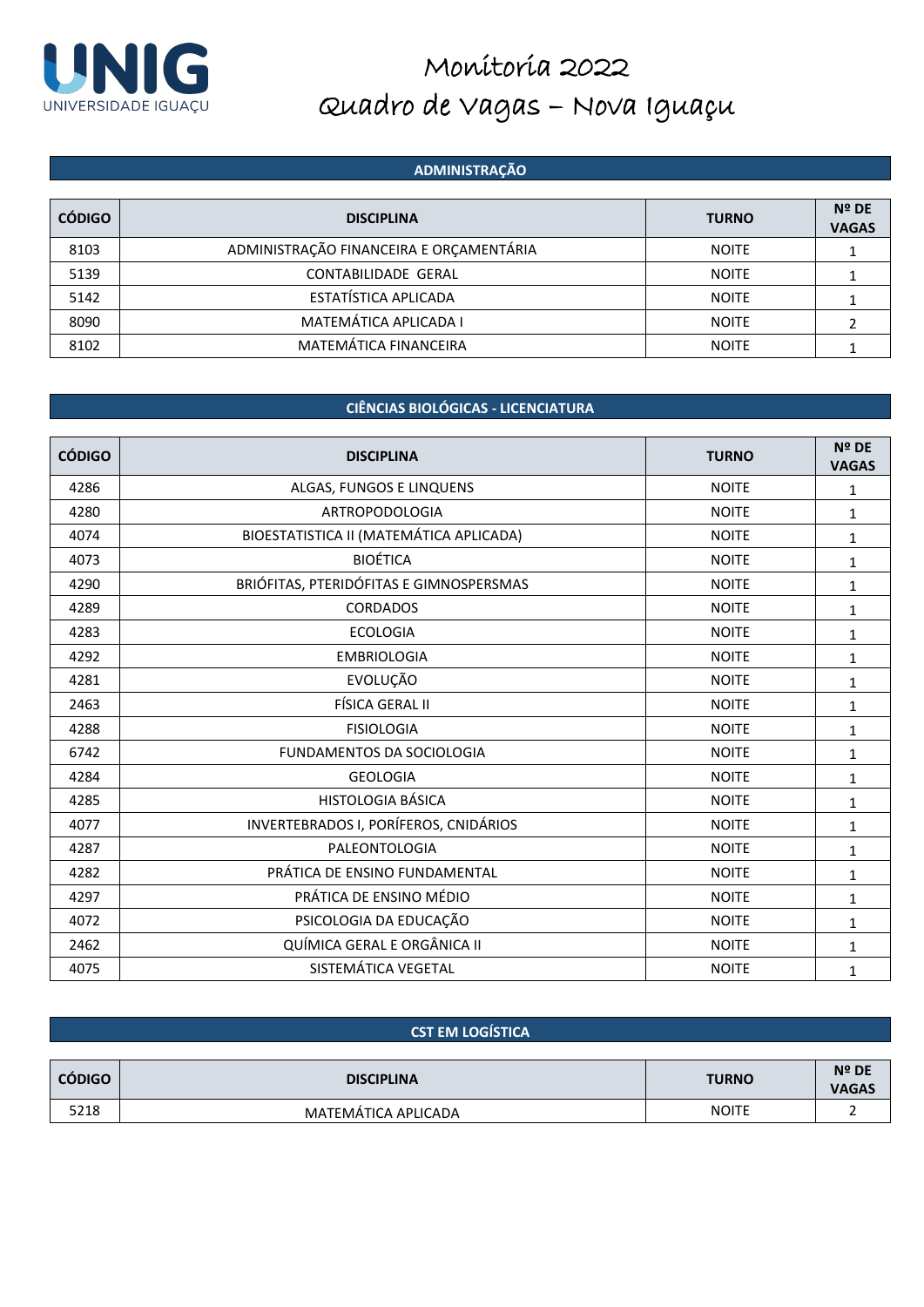

### **CST EM ESTÉTICA E COSMÉTICA**

| <b>CÓDIGO</b> | <b>DISCIPLINA</b>                                                   | <b>TURNO</b> | $N^{\circ}$ DE<br><b>VAGAS</b> |
|---------------|---------------------------------------------------------------------|--------------|--------------------------------|
| 7736          | AROMATERAPIA E CROMOTERAPIA                                         | <b>NOITE</b> |                                |
| 7747          | EPILAÇÃO                                                            | <b>NOITE</b> |                                |
| 7751          | PRÁTICA DE ATENDIMENTO DO MÓDULO CAPILAR                            | <b>NOITE</b> |                                |
| 7743          | PRÁTICA DE ATENDIMENTO DO MÓDULO CORPORAL                           | <b>NOITE</b> |                                |
| 8058          | PRÁTICA DE ATENDIMENTO NO PRÉ E PÓS-OPERATÓRIO EM CIRURGIA PLÁSTICA | <b>NOITE</b> |                                |
| 7748          | REFLEXOLOGIA                                                        | <b>NOITE</b> |                                |
| 7744          | TÉCNICAS DE MASSAGEM CORPORAL                                       | <b>NOITE</b> |                                |
| 7874          | TÉCNICAS EM ANEXOS CUTÂNEOS                                         | <b>NOITE</b> |                                |

#### **DIREITO**

| <b>CÓDIGO</b> | <b>DISCIPLINA</b>                                                   | <b>TURNO</b>      | Nº DE<br><b>VAGAS</b> |
|---------------|---------------------------------------------------------------------|-------------------|-----------------------|
| 5104          | DIREITO ADMINISTRATIVO II                                           | MANHÃ/TARDE/NOITE | $1^*$                 |
| 8558          | DIREITO CIVIL I (TEORIA GERAL)                                      | MANHÃ/TARDE/NOITE | $1*$                  |
| 8499          | DIREITO CIVIL II (OBRIGAÇÕES)                                       | MANHÃ/TARDE/NOITE | $1*$                  |
| 8502          | DIREITO CIVIL III ( CONTRATOS)                                      | <b>NOITE</b>      | $\mathbf 1$           |
| 8505          | DIREITO CIVIL IV ( DIREITO DAS COISAS E DIREITOS REAIS)             | MANHÃ/TARDE/NOITE | $1*$                  |
| 5100          | DIREITO CIVIL V (POSSE)                                             | MANHÃ/TARDE/NOITE | $1*$                  |
| 5107          | DIREITO CIVIL VI ( PROPRIEDADE)                                     | MANHÃ/TARDE/NOITE | $1*$                  |
| 5112          | DIREITO CIVIL VII ( FAMÍLIA)                                        | MANHÃ/TARDE/NOITE | $1*$                  |
| 5085          | DIREITO CONSTITUCIONAL I                                            | MANHÃ/TARDE/NOITE | $1*$                  |
| 3506          | DIREITO CONSTITUCIONAL II                                           | MANHÃ/TARDE/NOITE | $1*$                  |
| 8504          | DIREITO CONSTITUCIONAL III (PROCESSO CONSTITUCIONAL)                | <b>NOITE</b>      | $\mathbf{1}$          |
| 5089          | DIREITO EMPRESARIAL I (TEORIA GERAL)                                | MANHÃ/TARDE/NOITE | $1*$                  |
| 5092          | DIREITO EMPRESARIAL II (SOCIEDADES EMPRESARIAIS)                    | <b>NOITE</b>      | $\mathbf 1$           |
| 8509          | DIREITO EMPRESARIAL III (TÍTULOS DE CRÉDITO E CONTRATOS COMERCIAIS) | MANHÃ/TARDE/NOITE | $1*$                  |
| 5103          | DIREITO EMPRESARIAL IV (FALÊNCIA E RECUPERAÇÃO DE EMPRESA)          | MANHÃ/TARDE/NOITE | $1*$                  |
| 3527          | DIREITO FINANCEIRO E TRIBUTÁRIO I                                   | MANHÃ/TARDE/NOITE | $1*$                  |
| 5114          | DIREITO FINANCEIRO E TRIBUTÁRIO II                                  | MANHÃ/TARDE/NOITE | $1*$                  |
| 5086          | DIREITO PENAL I ( PARTE GERAL)                                      | MANHÃ/TARDE/NOITE | $1*$                  |
| 5090          | DIREITO PENAL II ( PARTE GERAL)                                     | MANHÃ/TARDE/NOITE | $1*$                  |
| 5093          | DIREITO PENAL III ( PARTE ESPECIAL)                                 | <b>NOITE</b>      | $\mathbf{1}$          |
| 8507          | DIREITO PENAL IV ( LEIS PENAIS ESPECIAIS)                           | MANHÃ/TARDE/NOITE | $1*$                  |
| 8508          | DIREITO PROCESSUAL CIVIL I (PROCESSO DE CONHECIMENTO)               | MANHÃ/TARDE/NOITE | $1*$                  |
| 5102          | DIREITO PROCESSUAL CIVIL II (PROCESSO DE CONHECIMENTO)              | MANHÃ/TARDE/NOITE | $1*$                  |
| 5109          | DIREITO PROCESSUAL CIVIL III (RECURSOS E EXECUÇÃO)                  | MANHÃ/TARDE/NOITE | $1*$                  |
| 6326          | DIREITO PROCESSUAL CIVIL IV (PROCESSO CAUTELAR E PROC. ESPECIAIS)   | MANHÃ/TARDE/NOITE | $1*$                  |
| 6345          | DIREITO PROCESSUAL CIVIL V (LEGISLAÇÃO EXTRAVAGANTE)                | MANHÃ/TARDE/NOITE | $1*$                  |
| 5098          | DIREITO PROCESSUAL PENAL I                                          | MANHÃ/TARDE/NOITE | $1*$                  |
| 5106          | DIREITO PROCESSUAL PENAL II                                         | MANHÃ/TARDE/NOITE | $1*$                  |
| 8498          | FILOSOFIA DO DIREITO E ÉTICA                                        | MANHÃ/TARDE/NOITE | $1*$                  |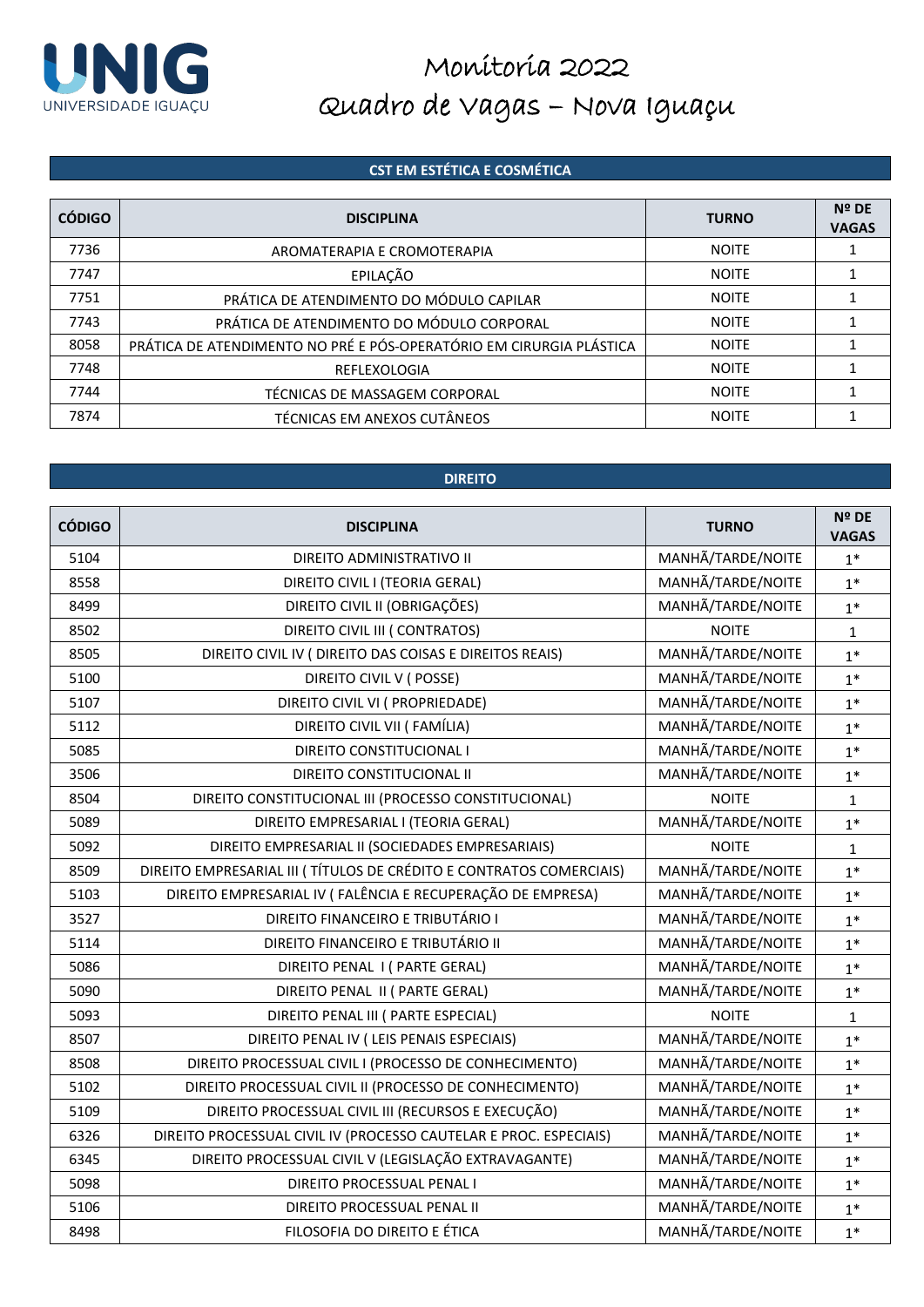

| <b>CÓDIGO</b> | <b>DISCIPLINA</b>   | <b>TURNO</b>      | Nº DE<br><b>VAGAS</b> |
|---------------|---------------------|-------------------|-----------------------|
| 5083          | HERMENÊUTICA        | MANHÃ/TARDE/NOITE | $1*$                  |
| 5111          | PSICOLOGIA APLICADA | MANHÃ/TARDE/NOITE | $1*$                  |

**Obs.: \* Uma vaga por turno.**

#### **EDUCAÇÃO FÍSICA - BACHARELADO**

| <b>CÓDIGO</b> | <b>DISCIPLINA</b>          | <b>TURNO</b> | Nº DE<br><b>VAGAS</b> |
|---------------|----------------------------|--------------|-----------------------|
| 6814          | APROFUNDAMENTO NO VOLEIBOL | MANHÃ/NOITE  | $1*$                  |
| 6806          | GINÁSTICA DE ACADEMIA      | MANHÃ/NOITE  | $1*$                  |
| 6790          | <b>MARKETING ESPORTIVO</b> | MANHÃ/NOITE  | $1*$                  |
| 6813          | MUSCULAÇÃO I               | MANHÃ/NOITE  | $1*$                  |
| 6799          | <b>TERCEIRA IDADE</b>      | MANHÃ/NOITE  | $1*$                  |

**Obs.: \* Uma vaga por turno.**

#### **EDUCAÇÃO FÍSICA - LICENCIATURA**

| <b>CÓDIGO</b> | <b>DISCIPLINA</b>                             | <b>TURNO</b> | $N^{\circ}$ DE<br><b>VAGAS</b> |
|---------------|-----------------------------------------------|--------------|--------------------------------|
| 7425          | <b>CAPOEIRA</b>                               | MANHÃ/NOITE  | $1*$                           |
| 7442          | EDUCAÇÃO FÍSICA ESCOLAR I                     | <b>NOITE</b> |                                |
| 7457          | <b>FISIOLOGIA DO EXERCICIO</b>                | MANHÃ/NOITE  | $1*$                           |
| 7435          | <b>FISIOLOGIA GERAL</b>                       | <b>NOITE</b> |                                |
| 7441          | METODOLOGIA DO ENSINO DA NATAÇÃO              | <b>NOITE</b> |                                |
| 7444          | METODOLOGIA DO ENSINO DO FUTSAL               | <b>NOITE</b> |                                |
| 7436          | METODOLOGIA DO ENSINO DOS ESPORTES DE RAQUETE | <b>NOITE</b> |                                |
| 7438          | <b>PSICOMOTRICIDADE</b>                       | <b>NOITE</b> |                                |

**Obs.: \* Uma vaga por turno.**

#### **ENFERMAGEM**

| <b>CÓDIGO</b> | <b>DISCIPLINA</b>                                                 | <b>TURNO</b>      | <b>Nº DE</b><br><b>VAGAS</b> |
|---------------|-------------------------------------------------------------------|-------------------|------------------------------|
| 8914          | ANATOMIA HUMANA                                                   | MANHÃ/TARDE/NOITE | $1^*$                        |
| 8171          | ASSISTÊNCIA DE ENFERMAGEM EM CLÍNICA MÉDICA                       | MANHÃ/TARDE/NOITE | $1*$                         |
| 8172          | ASSISTÊNCIA DE ENFERMAGEM EM SAÚDE DA CRIANÇA E DO ADOLESCENTE I  | MANHÃ/TARDE/NOITE | $1*$                         |
| 8176          | ASSISTÊNCIA DE ENFERMAGEM NA SÁUDE DA CRIANÇA E DO ADOLESCENTE II | MANHÃ/TARDE/NOITE | $1*$                         |
| 8173          | ASSISTÊNCIA DE ENFERMAGEM NA SÁUDE DA MULHER I                    | MANHÃ/TARDE/NOITE | $1*$                         |
| 8179          | ASSISTÊNCIA DE ENFERMAGEM PERIOPERATORIA                          | MANHÃ/TARDE/NOITE | $1*$                         |
| 8183          | ATENÇÃO AO PACIENTE CRITICO                                       | MANHÃ/TARDE/NOITE | $1*$                         |
| 8149          | PARASITOLOGIA                                                     | MANHÃ/TARDE/NOITE | $1*$                         |
| 8150          | SEMIOLOGIA APLICADA                                               | MANHÃ/TARDE/NOITE | $1*$                         |
| 8153          | SEMIOTÉCNICA I                                                    | <b>NOITE</b>      |                              |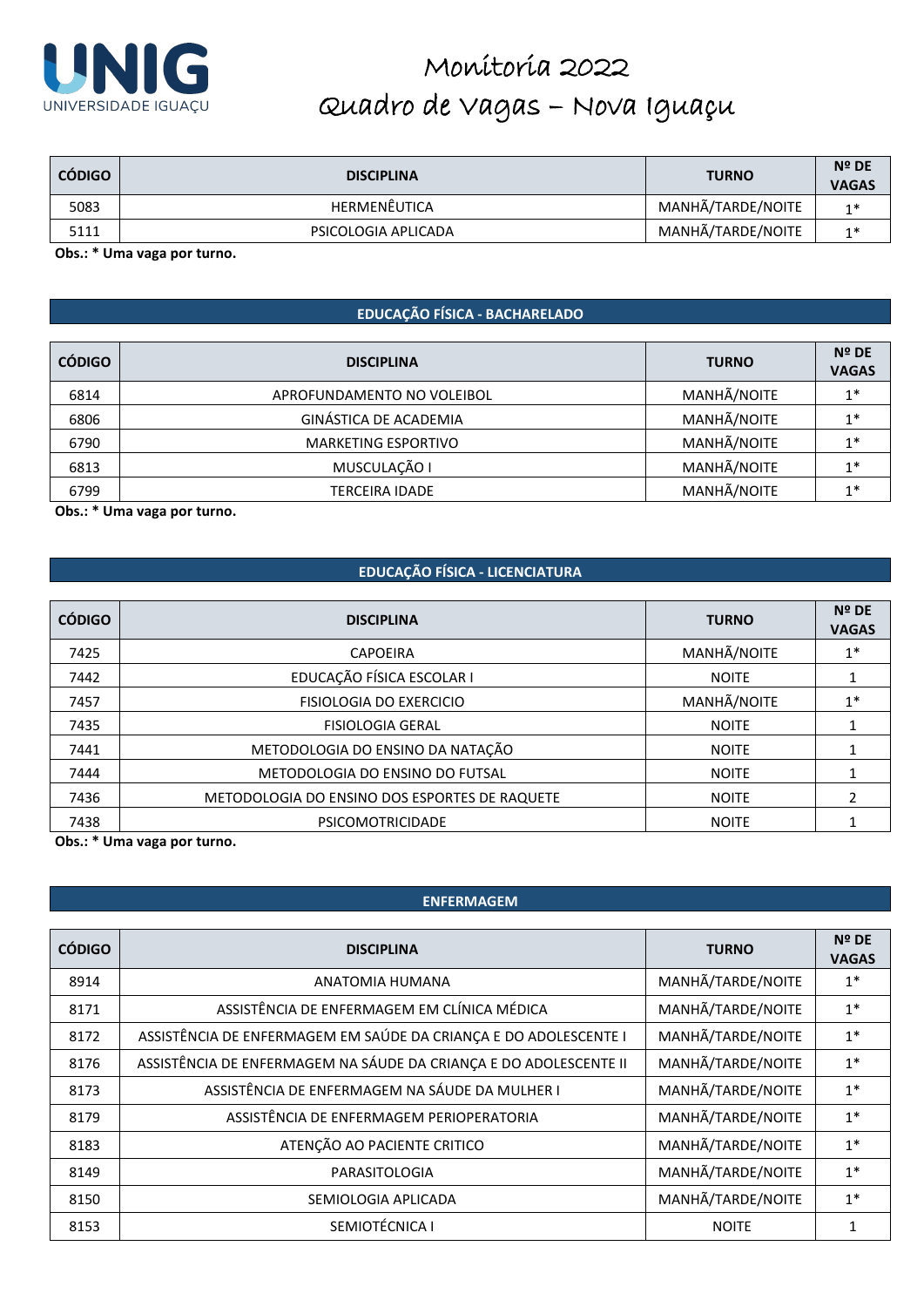

| <b>CÓDIGO</b> | <b>DISCIPLINA</b> | <b>TURNO</b>      | <b>Nº DE</b><br><b>VAGAS</b> |
|---------------|-------------------|-------------------|------------------------------|
| 8170          | SEMIOTÉCNICA II   | MANHÃ/TARDE/NOITE | $1*$                         |

**Obs.: \* Uma vaga por turno.**

### **ENGENHARIA CIVIL**

| <b>CÓDIGO</b> | <b>DISCIPLINA</b>                          | <b>TURNO</b> | Nº DE<br><b>VAGAS</b> |
|---------------|--------------------------------------------|--------------|-----------------------|
| 7156          | CONSTRUÇÃO CIVIL I                         | <b>NOITE</b> | 1                     |
| 7163          | CONSTRUÇÃO CIVIL II                        | <b>NOITE</b> | 1                     |
| 7155          | ESTRUTURAS DE AÇO E MADEIRA                | <b>NOITE</b> | 1                     |
| 7706          | FÍSICA GERAL E EXPERIMENTAL IV             | <b>NOITE</b> | 1                     |
| 7153          | <b>FUNDAÇÕES</b>                           | <b>NOITE</b> | 1                     |
| 7138          | HIDRÁULICA GERAL                           | <b>NOITE</b> | 1                     |
| 7147          | <b>HIDROLOGIA</b>                          | <b>NOITE</b> | 1                     |
| 7152          | INSTALAÇÕES ELETRICAS PREDIAIS             | <b>NOITE</b> | 1                     |
| 7149          | INSTALAÇÕES HIDROSSANITARIAS E DE INCENDIO | <b>NOITE</b> | 1                     |
| 7144          | MATERIAIS DE CONSTRUÇÃO II                 | <b>NOITE</b> | $\mathbf{1}$          |
| 7161          | <b>PONTES</b>                              | <b>NOITE</b> | 1                     |
| 7154          | SANEAMENTO                                 | <b>NOITE</b> | $\mathbf{1}$          |
| 7137          | <b>TEORIAS DAS ESTRUTURAS II</b>           | <b>NOITE</b> | 1                     |

#### **ENGENHARIA DE PRODUÇÃO**

| <b>CÓDIGO</b> | <b>DISCIPLINA</b>            | <b>TURNO</b> | <b>Nº DE</b><br><b>VAGAS</b> |
|---------------|------------------------------|--------------|------------------------------|
| 7187          | CÁLCULO NUMÉRICO             | <b>NOITE</b> |                              |
| 5587          | <b>ENGENHARIA DE MÉTODOS</b> | <b>NOITE</b> |                              |
| 7191          | EQUAÇÕES DIFERENCIAIS        | <b>NOITE</b> |                              |
| 7192          | ESTATÍSTICA APLICADA         | <b>NOITE</b> | 1                            |
| 5592          | PESQUISA OPERACIONAL I       | <b>NOITE</b> |                              |
| 5598          | PESQUISA OPERACIONAL II      | <b>NOITE</b> |                              |
| 7194          | PROCESSOS PRODUTIVOS         | <b>NOITE</b> |                              |
| 7719          | SIMULAÇÃO                    | <b>NOITE</b> |                              |
| 7193          | TERMODINÂMICA APLICADA       | <b>NOITE</b> |                              |

#### **ENGENHARIA MECÂNICA**

| <b>CÓDIGO</b> | <b>DISCIPLINA</b>        | <b>TURNO</b> | <b>Nº DE</b><br><b>VAGAS</b> |
|---------------|--------------------------|--------------|------------------------------|
| 7936          | CÁLCULO NUMÉRICO         | <b>NOITE</b> |                              |
| 7931          | <b>DINÂMICA</b>          | <b>NOITE</b> |                              |
| 7957          | ELEMENTOS DE MÁQUINAS I  | <b>NOITE</b> |                              |
| 7965          | ELEMENTOS DE MÁQUINAS II | <b>NOITE</b> |                              |
| 7937          | EQUAÇÕES DIFERENCIAIS    | <b>NOITE</b> |                              |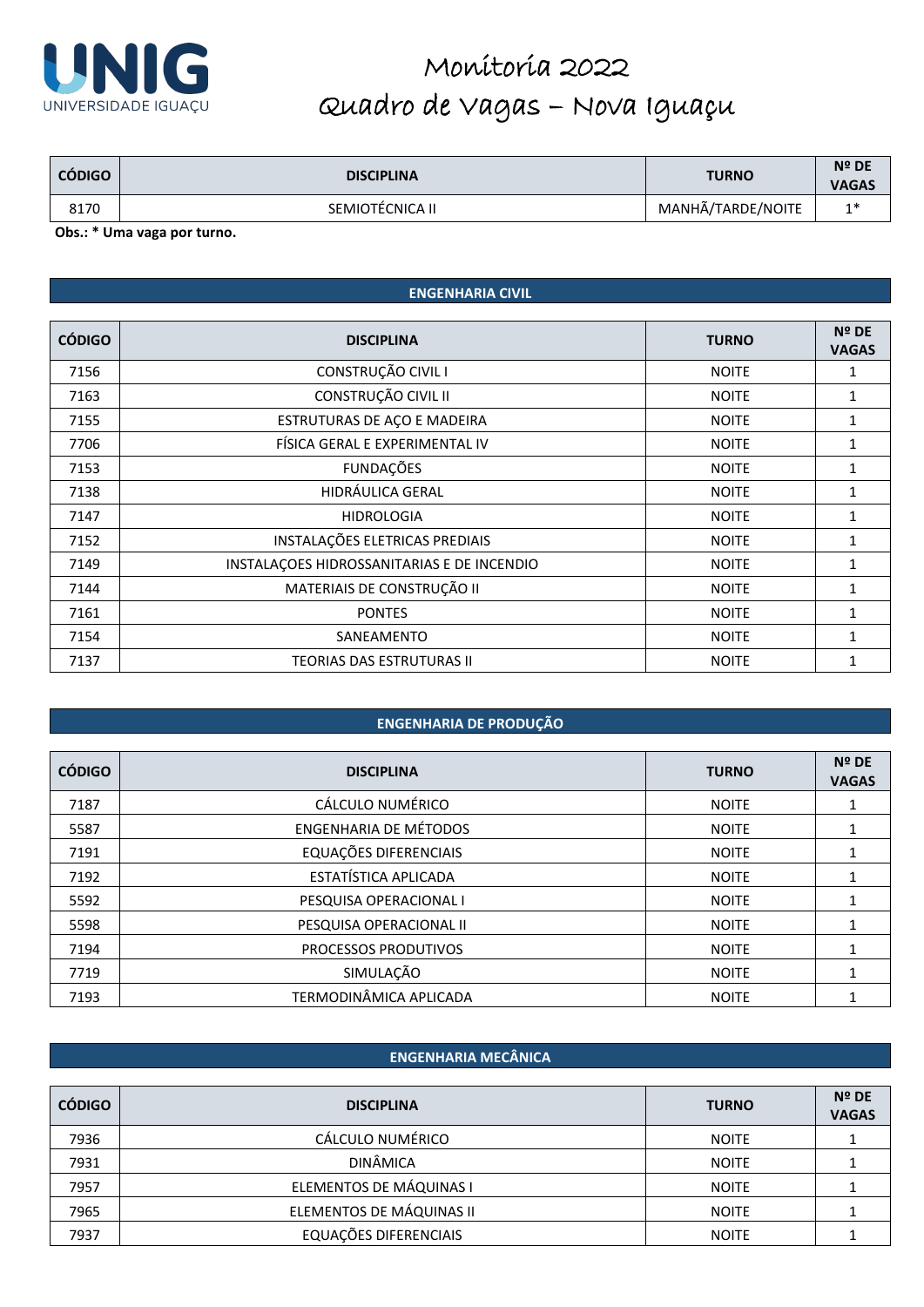

| <b>CÓDIGO</b> | <b>DISCIPLINA</b>              | <b>TURNO</b> | <b>Nº DE</b><br><b>VAGAS</b> |
|---------------|--------------------------------|--------------|------------------------------|
| 8360          | FÍSICA GERAL E EXPERIMENTAL IV | <b>NOITE</b> |                              |
| 7953          | MÁQUINAS DE FLUXO              | <b>NOITE</b> |                              |
| 7947          | MÁQUINAS TÉRMICAS              | <b>NOITE</b> |                              |
| 7944          | MECÂNICA DOS FLUIDOS           | <b>NOITE</b> |                              |
| 7941          | RESISTÊNCIA OS MATERIAIS II    | <b>NOITE</b> |                              |
| 7942          | TERMODINÂMICA APLICADA         | <b>NOITE</b> |                              |
| 7952          | TRANSFERÊNCIA DE CALOR         | <b>NOITE</b> |                              |

### **FARMÁCIA**

| <b>CÓDIGO</b> | <b>DISCIPLINA</b>                                            | <b>TURNO</b> | Nº DE<br><b>VAGAS</b> |
|---------------|--------------------------------------------------------------|--------------|-----------------------|
| 5796          | ANÁLISE DE ALIMENTOS                                         | MANHÃ/NOITE  | $1*$                  |
| 3318          | ANÁLISE INSTRUMENTAL                                         | MANHÃ/NOITE  | $1*$                  |
| 2924          | ANATOMIA HUMANA                                              | <b>NOITE</b> | $\mathbf 1$           |
| 5799          | ATENÇÃO FARMACÊUTICA E FARMACOTERAPEUTICA                    | MANHÃ/NOITE  | $1*$                  |
| 6757          | <b>BIOQUÍMICA CLÍNICA</b>                                    | MANHÃ/NOITE  | $1*$                  |
| 3325          | <b>BROMATOLOGIA</b>                                          | MANHÃ/NOITE  | $1*$                  |
| 8031          | CITOLOGIA CLÍNICA                                            | MANHÃ/NOITE  | $1*$                  |
| 5800          | CONTROLE DE QUALIDADE FÍSICO-QUÍMICO E GARANTIA DE QUALIDADE | MANHÃ/NOITE  | $1*$                  |
| 3330          | CONTROLE DE QUALIDADE MICROBIOLÓGICO                         | MANHÃ/NOITE  | $1*$                  |
| 3335          | COSMETOLOGIA                                                 | MANHÃ/NOITE  | $1*$                  |
| 3307          | <b>FARMACOBOTÂNICA</b>                                       | MANHÃ/NOITE  | $1*$                  |
| 8566          | FARMACODINÂMICA E FARMACOCINÉTICA I                          | MANHÃ/NOITE  | $1*$                  |
| 3322          | FARMACODINÂMICA E FARMACOCINÉTICA II                         | MANHÃ/NOITE  | $1*$                  |
| 5795          | FARMACOTÉCNICA HOMEOPÁTICA E FITOTERÁPICA                    | MANHÃ/NOITE  | $1*$                  |
| 8565          | <b>FARMACOTÉCNICA I</b>                                      | MANHÃ/NOITE  | $1*$                  |
| 3319          | <b>FARMACOTÉCNICA II</b>                                     | MANHÃ/NOITE  | $1*$                  |
| 3294          | FÍSICO-QUÍMICA                                               | <b>NOITE</b> | $\mathbf{1}$          |
| 6756          | HEMATOLOGIA CLÍNICA                                          | MANHÃ/NOITE  | $1*$                  |
| 8028          | QUÍMICA ANALÍTICA QUALITATIVA                                | <b>NOITE</b> | $\mathbf{1}$          |
| 8029          | QUÍMICA ANALÍTICA QUANTITATIVA                               | MANHÃ/NOITE  | $1*$                  |
| 3308          | QUÍMICA FARMACÊUTICA I                                       | MANHÃ/NOITE  | $1*$                  |
| 3314          | QUÍMICA FARMACÊUTICA II                                      | MANHÃ/NOITE  | $1*$                  |
| 8560          | QUÍMICA ORGÂNICA I                                           | <b>NOITE</b> | $\mathbf{1}$          |
| 5790          | QUÍMICA ORGÂNICA II                                          | MANHÃ/NOITE  | $1*$                  |
| 3321          | TECNOLOGIA ENZIMÁTICA E FARMACÊUTICA                         | MANHÃ/NOITE  | $1*$                  |
| 3334          | TECNOLOGIA FARMACÊUTICA I                                    | MANHÃ/NOITE  | $1*$                  |
| 3338          | TECNOLOGIA FARMACÊUTICA II                                   | MANHÃ/NOITE  | $1*$                  |
| 3310          | <b>TOXICOLOGIA</b>                                           | MANHÃ/NOITE  | $1*$                  |

**Obs.: \* Uma vaga por turno\***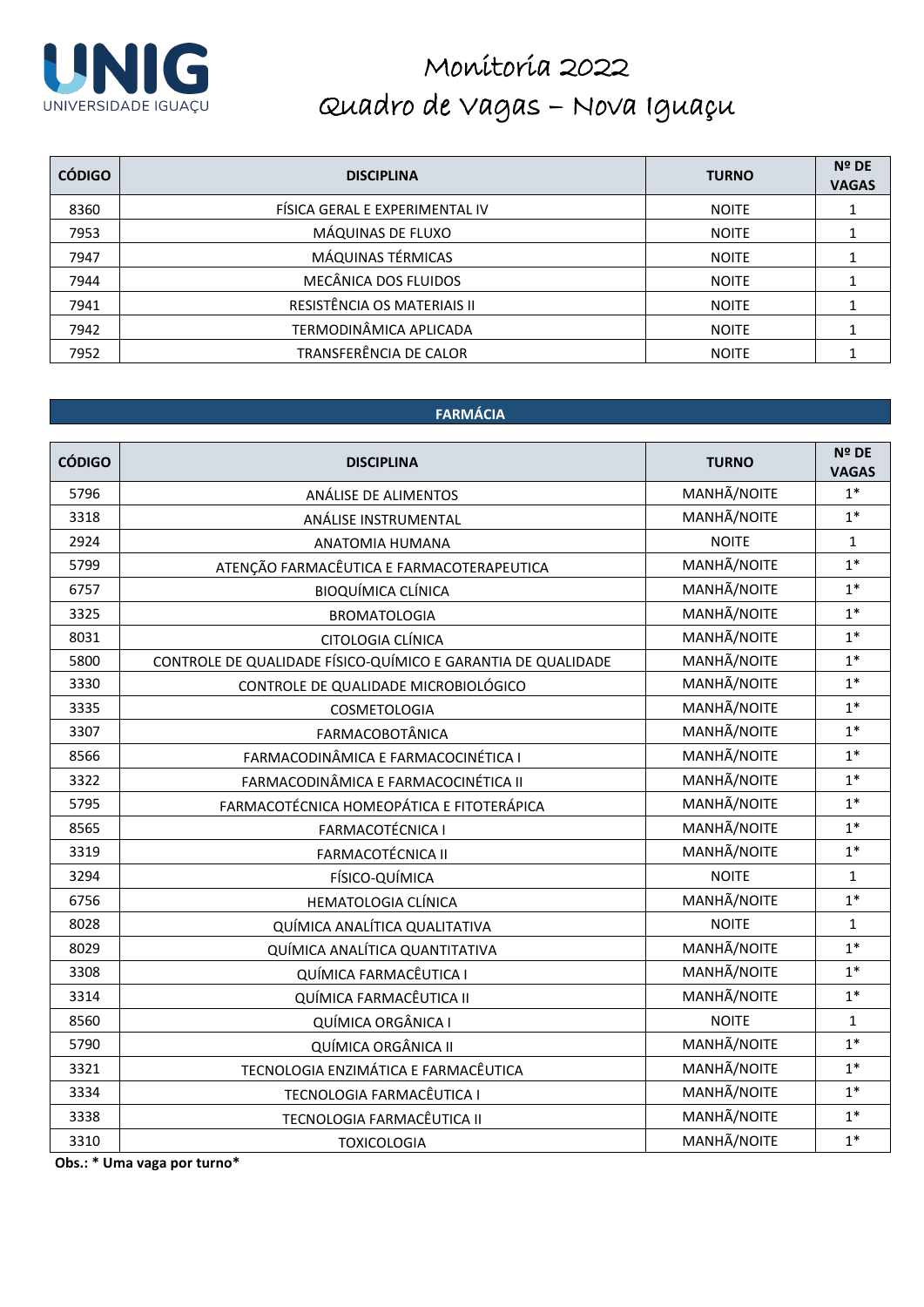

#### **FISIOTERAPIA**

| <b>CÓDIGO</b> | <b>DISCIPLINA</b>                                  | <b>TURNO</b> | Nº DE<br><b>VAGAS</b> |
|---------------|----------------------------------------------------|--------------|-----------------------|
| 7011          | AVALIAÇÃO FISIOTERAPÊUTICA                         | <b>NOITE</b> |                       |
| 7012          | CINESIOTERAPIA I E MECANOTERAPIA                   | <b>NOITE</b> |                       |
| 8064          | CINESIOTERAPIA II                                  | <b>NOITE</b> |                       |
| 3483          | CLÍNICA E FISIOPTERAPIA NEUROLÓGICA                | <b>NOITE</b> |                       |
| 8065          | CLÍNICA E FISIOTERAPIA ORTOPÉDICA E TRAUMATOLÓGICA | <b>NOITE</b> |                       |
| 7021          | ELETROTERAPIA, TERMOTERAPIA E FOTOTERAPIA          | <b>NOITE</b> |                       |
| 7002          | FISIOLOGIA HUMANA                                  | <b>NOITE</b> |                       |
| 7018          | INTERPRETAÇÃO DE EXAMES DIAGNÓSTICOS               | <b>NOITE</b> |                       |
| 7003          | MORFOFISIOLOGIA NEUROLÓGICA                        | <b>NOITE</b> |                       |
| 7004          | MORFOLOGIA HUMANA II                               | <b>NOITE</b> |                       |

#### **MEDICINA**

| <b>CÓDIGO</b> | <b>DISCIPLINA</b>                             | <b>TURNO</b>    | Nº DE<br><b>VAGAS</b> |
|---------------|-----------------------------------------------|-----------------|-----------------------|
| 8594          | ANATOMIA HUMANA I                             | <b>INTEGRAL</b> | 5                     |
| 8599          | ANATOMIA HUMANA II                            | <b>INTEGRAL</b> | 5                     |
| 8595          | CITOLOGIA E HISTOLOGIA I                      | <b>INTEGRAL</b> | $\mathbf{1}$          |
| 8600          | CITOLOGIA E HISTOLOGIA II                     | <b>INTEGRAL</b> | $\mathbf{1}$          |
| 8429          | CLÍNICA CIRÚRGICA I                           | <b>INTEGRAL</b> | $\mathbf{1}$          |
| 8435          | CLÍNICA CIRÚRGICA II                          | <b>INTEGRAL</b> | $\overline{2}$        |
| 8617          | CLÍNICA CIRÚRGICA III E PRÁTICA INTEGRADA III | <b>INTEGRAL</b> | $\mathbf{1}$          |
| 8612          | CLÍNICA MÉDICA I E PRÁTICA INTEGRADA I        | <b>INTEGRAL</b> | $\mathbf{1}$          |
| 8614          | CLÍNICA MÉDICA II E PRÁTICA INTEGRADA II      | <b>INTEGRAL</b> | $\overline{2}$        |
| 8412          | FISIOPATOLOGIA E TERAPÊUTICA CLÍNICA I        | <b>INTEGRAL</b> | 5                     |
| 8418          | FISIOPATOLOGIA E TERAPÊUTICA CLÍNICA II       | <b>INTEGRAL</b> | 5                     |
| 8399          | <b>HABILIDADES I</b>                          | <b>INTEGRAL</b> | $\overline{2}$        |
| 8404          | <b>HABILIDADES II</b>                         | <b>INTEGRAL</b> | $\overline{2}$        |
| 8417          | IMAGENOLOGIA                                  | <b>INTEGRAL</b> | $\mathbf{1}$          |
| 8439          | PATOLOGIA FORENSE                             | <b>INTEGRAL</b> | $\mathbf{1}$          |
| 8610          | SAÚDE DA CRIANÇA E DO ADOLESCENTE I           | <b>INTEGRAL</b> | $\mathbf{1}$          |
| 8427          | SAÚDE DA CRIANÇA E DO ADOLESCENTE II          | <b>INTEGRAL</b> | $\mathbf{1}$          |
| 8616          | SAÚDE DA CRIANÇA E DO ADOLESCENTE III         | <b>INTEGRAL</b> | $\mathbf{1}$          |
| 8422          | SAÚDE DA MULHER I                             | <b>INTEGRAL</b> | $\overline{2}$        |
| 8619          | SAÚDE DA MULHER II                            | <b>INTEGRAL</b> | $\overline{2}$        |
| 8411          | SAÚDE MENTAL                                  | <b>INTEGRAL</b> | $\mathbf{1}$          |
| 8400          | SAÚDE, GESTÃO E HUMANIDADES I                 | <b>INTEGRAL</b> | $\overline{2}$        |
| 8405          | SAÚDE, GESTÃO E HUMANIDADES II                | <b>INTEGRAL</b> | $\overline{2}$        |
| 8410          | SAÚDE, GESTÃO E HUMANIDADES III               | <b>INTEGRAL</b> | $\overline{2}$        |
| 8416          | SAÚDE, GESTÃO E HUMANIDADES IV                | <b>INTEGRAL</b> | $\overline{2}$        |
| 8423          | SAÚDE, GESTÃO E HUMANIDADES V                 | <b>INTEGRAL</b> | $\overline{2}$        |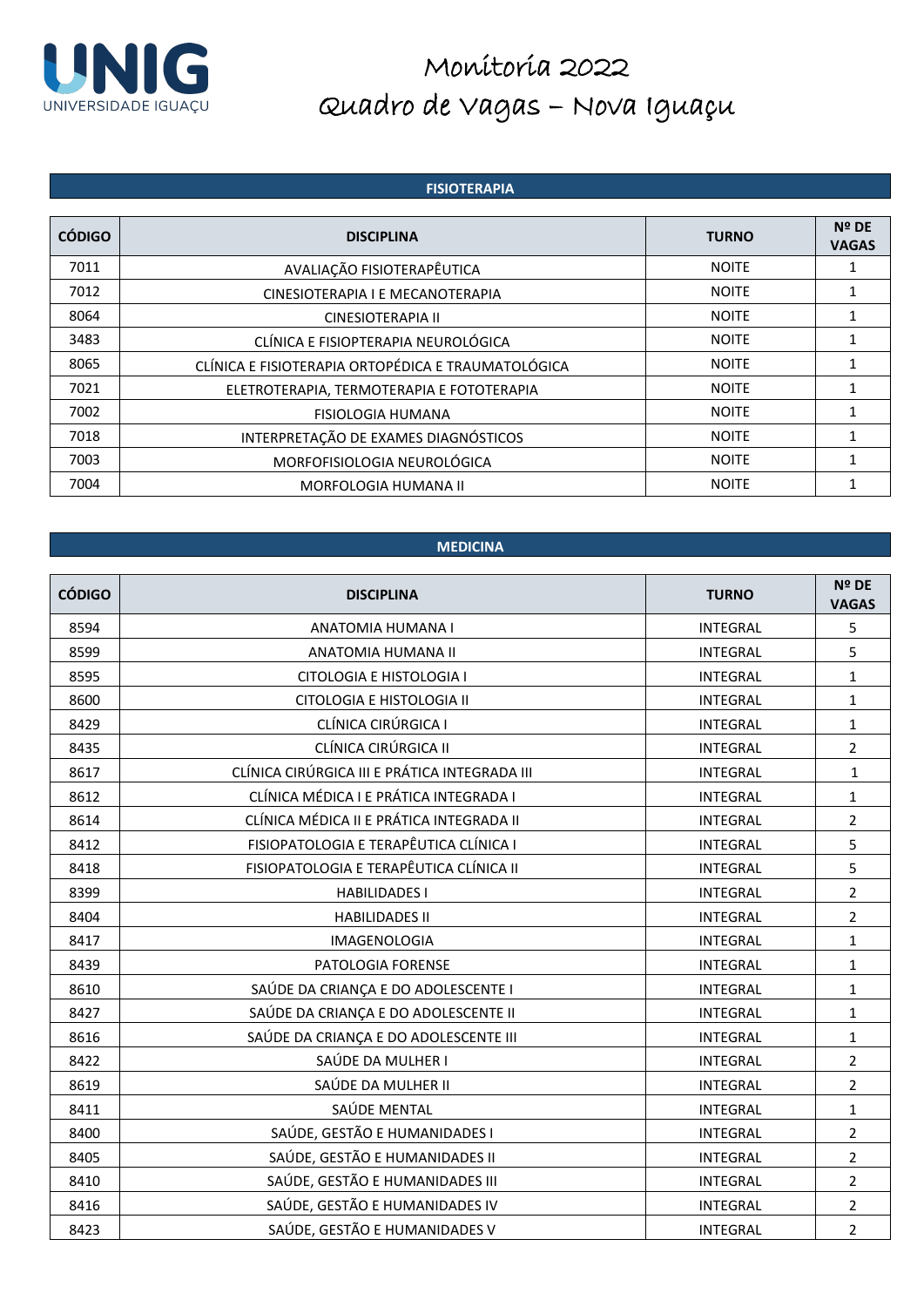

| <b>CÓDIGO</b> | <b>DISCIPLINA</b>                            | <b>TURNO</b> | $N^{\circ}$ DE<br><b>VAGAS</b> |
|---------------|----------------------------------------------|--------------|--------------------------------|
| 8428          | SAÚDE, GESTÃO E HUMANIDADES VI               | INTEGRAL     |                                |
| 8434          | SAÚDE, GESTÃO E HUMANIDADES VII              | INTEGRAL     |                                |
| 8605          | SEMIOLOGIA MÉDICA E PROPEDÊUTICA CLÍINICA I  | INTEGRAL     |                                |
| 8607          | SEMIOLOGIA MÉDICA E PROPEDÊUTICA CLÍNICA II  | INTEGRAL     |                                |
| 8609          | SEMIOLOGIA MÉDICA E PROPEDÊUTICA CLÍNICA III | INTEGRAL     |                                |

#### **MEDICINA VETERINÁRIA**

| <b>CÓDIGO</b> | <b>DISCIPLINA</b>                                      | <b>TURNO</b> | <b>Nº DE</b><br><b>VAGAS</b> |
|---------------|--------------------------------------------------------|--------------|------------------------------|
| 8274          | ANATOMIA DESCRITIVA DOS ANIMAIS DOMÉSTICOS I           | <b>TARDE</b> | 2                            |
| 8315          | ANESTESIOLOGIA E CIRURGIA VETERINÁRIA I                | <b>TARDE</b> | 2                            |
| 8320          | ANESTESIOLOGIA E CIRURGIA VETERINÁRIA II               | <b>TARDE</b> | 2                            |
| 8311          | CLÍNICA MÉDICA DE ANIMAIS DE COMPANHIA I               | <b>TARDE</b> | 2                            |
| 8316          | CLÍNICA MÉDICA DE ANIMAIS DE COMPANHIA II              | <b>TARDE</b> | 1                            |
| 8313          | CLÍNICA MÉDICA DE ANIMAIS DE PRODUÇÃO I                | <b>TARDE</b> | 1                            |
| 8324          | CLÍNICA MÉDICA DE ANIMAIS SILVESTRES                   | <b>TARDE</b> | 1                            |
| 8307          | CONTROLE DE QUALIDADE DE P.O.A                         | <b>TARDE</b> | 1                            |
| 8312          | DIAGNÓSTICO POR IMAGEM                                 | <b>TARDE</b> | 2                            |
| 8292          | FARMACOLOGIA E TOXICOLOGIA VETERINÁRIA                 | <b>TARDE</b> | 2                            |
| 8318          | FISIOPATOLOGIA DA REPRODUÇÃO ANIMAL I                  | <b>TARDE</b> | 1                            |
| 8323          | FISIOPATOLOGIA DA REPRODUÇÃO ANIMAL II                 | <b>TARDE</b> | 1                            |
| 8298          | GENÉTICA E MELHORAMENTO ANIMAL                         | <b>TARDE</b> | 2                            |
| 8310          | PATOLOGIA CLÍNICA VETERINÁRIA                          | <b>TARDE</b> | 2                            |
| 8309          | TECNOLOGIA E INSPEÇÃO SANITÁRIA DE CARNES E DERIVADOS  | <b>TARDE</b> | 1                            |
| 8308          | TECNOLOGIA E INSPEÇÃO SANITÁRIA DE LEITE E DERIVADOS   | <b>TARDE</b> | 1                            |
| 8303          | TECNOLOGIA E INSPEÇÃO SANITÁRIA DE PESCADO, OVOS E MEL | <b>TARDE</b> | $\overline{2}$               |

### **NUTRIÇÃO**

| <b>CÓDIGO</b> | <b>DISCIPLINA</b>                               | <b>TURNO</b> | $N^{\circ}$ DE<br><b>VAGAS</b> |
|---------------|-------------------------------------------------|--------------|--------------------------------|
| 8197          | <b>DIETÉTICA</b>                                | <b>NOITE</b> |                                |
| 8220          | ÉTICA E EXERCÍCIO PROFISSIONAL DO NUTRICIONISTA | MANHÃ/ NOITE | $1*$                           |
| 8224          | GESTÃO EM NUTRIÇÃO E SAÚDE PÚBLICA              | MANHÃ/ NOITE | $1*$                           |
| 8221          | PRÁTICAS EM NUTRIÇÃO III                        | MANHÃ/ NOITE | $1*$                           |
| 8130          | QUÍMICA APLICADA A NUTRIÇÃO                     | MANHÃ/ NOITE | $1*$                           |

**Obs.: \* Uma vaga por turno.**

#### **ODONTOLOGIA**

| <b>CÓDIGO</b> | <b>DISCIPLINA</b>            | <b>TURNO</b> | $N^{\circ}$ DE<br><b>VAGAS</b> |
|---------------|------------------------------|--------------|--------------------------------|
| 8242          | ANATOMIA DE CABECA E PESCOCO | INTEGRAL     |                                |
| 8243          | ANATOMIA E ESCULTURA DENTAL  | INTEGRAL     |                                |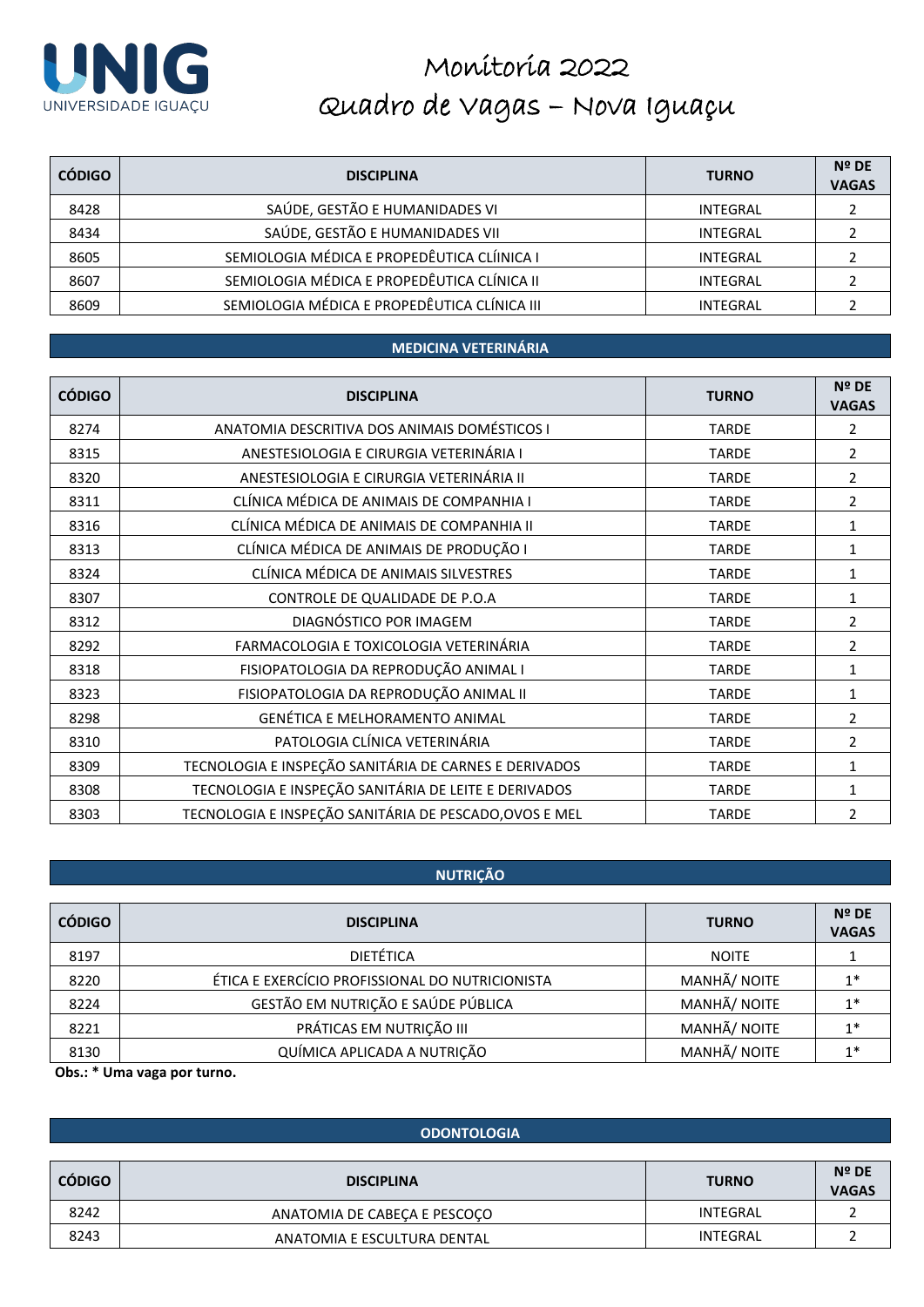

| <b>CÓDIGO</b> | <b>DISCIPLINA</b>                                          | <b>TURNO</b>    | Nº DE<br><b>VAGAS</b>   |
|---------------|------------------------------------------------------------|-----------------|-------------------------|
| 8738          | ANATOMIA HUMANA                                            | <b>INTEGRAL</b> | $\overline{2}$          |
| 8739          | BIOLOGIA CELULAR E MOLECULAR                               | <b>INTEGRAL</b> | $\overline{2}$          |
| 2658          | CARIOLOGIA                                                 | <b>INTEGRAL</b> | 4                       |
| 2668          | <b>CIRURGIA BUCAL I</b>                                    | <b>INTEGRAL</b> | $\overline{2}$          |
| 2674          | <b>CIRURGIA BUCAL II</b>                                   | <b>INTEGRAL</b> | $\overline{4}$          |
| 2665          | <b>DENTISITICA I</b>                                       | <b>INTEGRAL</b> | $\overline{2}$          |
| 2669          | <b>DENTISITICA II</b>                                      | <b>INTEGRAL</b> | 4                       |
| 2672          | <b>ENDODONTIA I</b>                                        | <b>INTEGRAL</b> | $\overline{4}$          |
| 2677          | <b>ENDODONTIA II</b>                                       | INTEGRAL        | $\overline{2}$          |
| 2684          | <b>ENDODONTIA III</b>                                      | <b>INTEGRAL</b> | 4                       |
| 8258          | ESTÁGIO SUPERVISIONADO EM CLÍNICA INTEGRADA I              | <b>INTEGRAL</b> | $\overline{2}$          |
| 8260          | ESTÁGIO SUPERVISIONADO EM CLÍNICA INTEGRADA II             | <b>INTEGRAL</b> | $\overline{4}$          |
| 8026          | ESTÁGIO SUPERVISIONADO EM DESTÍSTICA CLÍNICA               | <b>INTEGRAL</b> | $\overline{2}$          |
| 8025          | ESTÁGIO SUPERVISIONADO EM PERIODONTIA CLÍNICA              | <b>INTEGRAL</b> | 4                       |
| 8027          | ESTÁGIO SUPERVISIONADO EM PROTESE FIXA CLÍNICA             | <b>INTEGRAL</b> | $\overline{2}$          |
| 8024          | <b>FARMACOLOGIA</b>                                        | INTEGRAL        | $\overline{\mathbf{4}}$ |
| 8023          | <b>FISIOLOGIA HUMANA</b>                                   | <b>INTEGRAL</b> | $\overline{2}$          |
| 8741          | HISTOLOGIA E EMBRIOLOGIA                                   | <b>INTEGRAL</b> | $\overline{2}$          |
| 8248          | MATERIAIS DENTÁRIOS I                                      | INTEGRAL        | 4                       |
| 8252          | MATERIAIS DENTÁRIOS II                                     | <b>INTEGRAL</b> | $\overline{2}$          |
| 8245          | MICROBIOLOGIA E IMUNOLOGIA                                 | <b>INTEGRAL</b> | $\overline{2}$          |
| 8254          | OCLUSÃO I                                                  | <b>INTEGRAL</b> | $\overline{2}$          |
| 8256          | OCLUSÃO II                                                 | <b>INTEGRAL</b> | 4                       |
| 8249          | ODONTOLOGIA EM SAÚDE COLETIVA                              | INTEGRAL        | $\overline{4}$          |
| 8257          | ODONTOLOGIA LEGAL                                          | <b>INTEGRAL</b> | $\overline{4}$          |
| 2680          | <b>ODONTOPEDIATRIA I</b>                                   | <b>INTEGRAL</b> | $\overline{2}$          |
| 2683          | <b>ODONTOPEDIATRIA II</b>                                  | <b>INTEGRAL</b> | 4                       |
| 2678          | <b>ORTODONTIA I</b>                                        | <b>INTEGRAL</b> | 2                       |
| 2682          | <b>ORTODONTIA II</b>                                       | <b>INTEGRAL</b> | 4                       |
| 8247          | PARASITOLOGIA                                              | <b>INTEGRAL</b> | 4                       |
| 8250          | PATOLOGIA BUCAL                                            | <b>INTEGRAL</b> | 4                       |
| 2666          | PERIODONTIA I                                              | <b>INTEGRAL</b> | $\overline{2}$          |
| 8255          | POLÍTICAS PÚBLICAS DE SAÚDE E ADMINISTRAÇÃO EM ODONTOLOGIA | <b>INTEGRAL</b> | $\overline{2}$          |
| 4553          | PRÓTESE FIXA PRÉ-CLINICA                                   | INTEGRAL        | $\overline{4}$          |
| 8259          | PRÓTESE REMOVÍVEL I                                        | <b>INTEGRAL</b> | $\overline{2}$          |
| 8263          | PRÓTESE REMOVÍVEL II                                       | <b>INTEGRAL</b> | 4                       |
| 8251          | RADIOLOGIA BUCAL                                           | <b>INTEGRAL</b> | 4                       |
| 8253          | SEMIOLOGIA E DIAGNÓSTICO BUCAL                             | <b>INTEGRAL</b> | $\overline{2}$          |

|               | <b>PEDAGOGIA</b>  |              |                                |  |
|---------------|-------------------|--------------|--------------------------------|--|
|               |                   |              |                                |  |
| <b>CÓDIGO</b> | <b>DISCIPLINA</b> | <b>TURNO</b> | $N^{\circ}$ DE<br><b>VAGAS</b> |  |
| 7555          | DIDÁTICA I        | <b>NOITE</b> |                                |  |